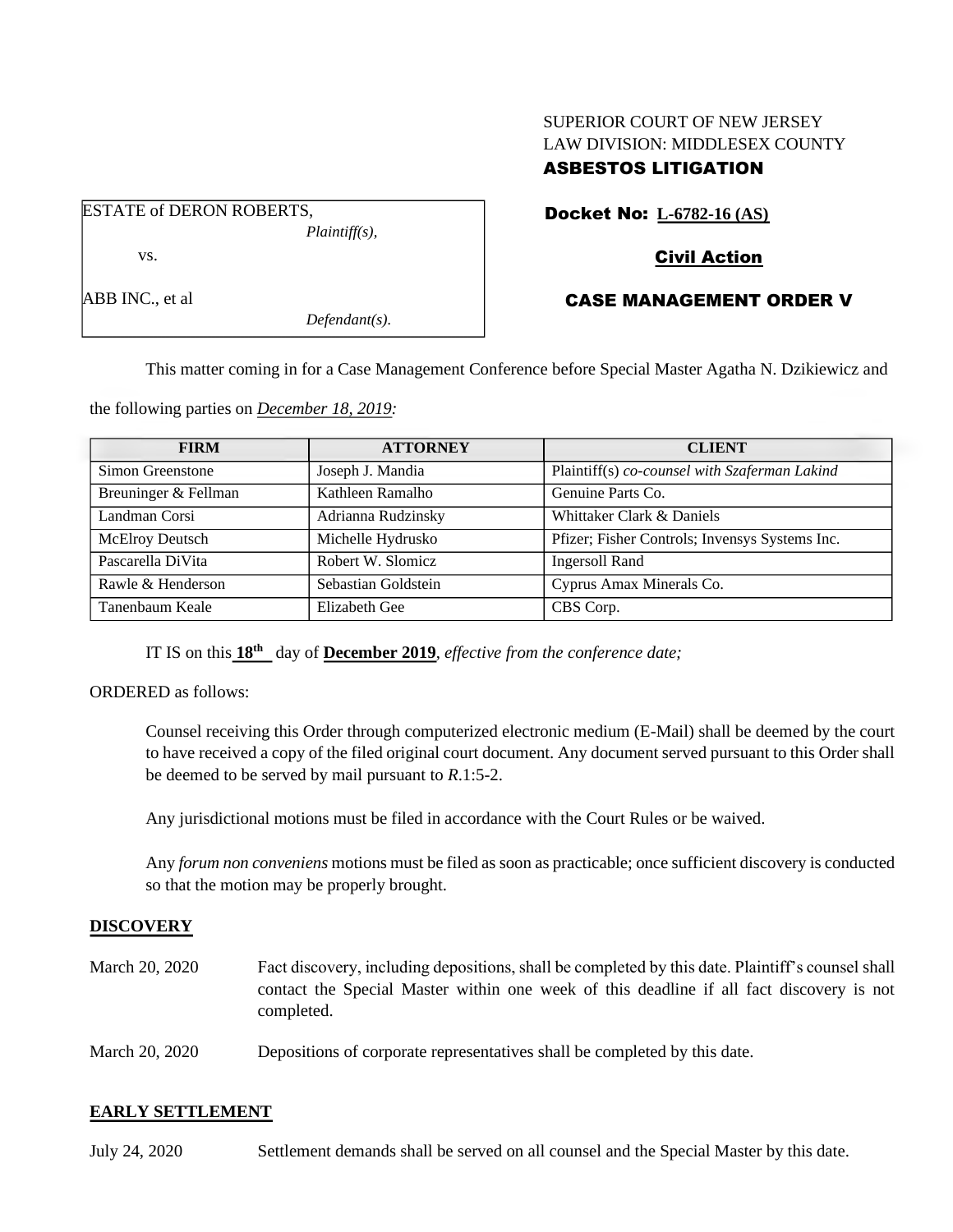## **MEDICAL EXPERT REPORT**

| May 22, 2020  | Plaintiff shall serve medical expert reports by this date.                                                                                                                                                                                               |
|---------------|----------------------------------------------------------------------------------------------------------------------------------------------------------------------------------------------------------------------------------------------------------|
| May 22, 2020  | Upon request by defense counsel, plaintiff is to arrange for the transfer of pathology specimens<br>and x-rays, if any, by this date.                                                                                                                    |
| July 13, 2020 | Defendants shall identify its medical experts and serve medical reports, if any, by this date. In<br>addition, defendants shall notify plaintiff's counsel (as well as all counsel of record) of a<br>joinder in an expert medical defense by this date. |

#### **LIABILITY EXPERT REPORTS**

| May 22, 2020 | Plaintiff shall identify its liability experts and serve liability expert reports by this date or |
|--------------|---------------------------------------------------------------------------------------------------|
|              | waive any opportunity to rely on liability expert testimony.                                      |

July 13, 2020 Defendants shall identify its liability experts and serve liability expert reports, if any, by this date or waive any opportunity to rely on liability expert testimony.

#### **SUMMARY JUDGMENT MOTION PRACTICE**

| July 24, 2020 | Plaintiff's counsel shall advise, in writing, of intent not to oppose motions by this date. |  |
|---------------|---------------------------------------------------------------------------------------------|--|
|               |                                                                                             |  |

- August 7, 2020 Summary judgment motions shall be filed no later than this date.
- September 4, 2020 Last return date for summary judgment motions.

#### **ECONOMIST EXPERT REPORTS**

May 22, 2020 Plaintiff shall identify its expert economists and serve expert economist report(s), if any, by this date or waive any opportunity to rely on economic expert testimony.

July 13, 2020 Defendants shall identify its expert economists and serve expert economist report(s), if any, by this date or waive any opportunity to rely on economic expert testimony.

#### **EXPERT DEPOSITIONS**

September 30, 2020 Expert depositions shall be completed by this date. To the extent that plaintiff and defendant generic experts have been deposed before, the parties seeking that deposition in this case must file an application before the Special Master and demonstrate the necessity for that deposition. To the extent possible, documents requested in a deposition notice directed to an expert shall be produced three days in advance of the expert deposition. The expert shall not be required to produce documents that are readily accessible in the public domain.

#### **PRE-TRIAL AND TRIAL**

August 13, 2020 The settlement conference previously scheduled on this date is **cancelled**.

 $\_$  , and the set of the set of the set of the set of the set of the set of the set of the set of the set of the set of the set of the set of the set of the set of the set of the set of the set of the set of the set of th